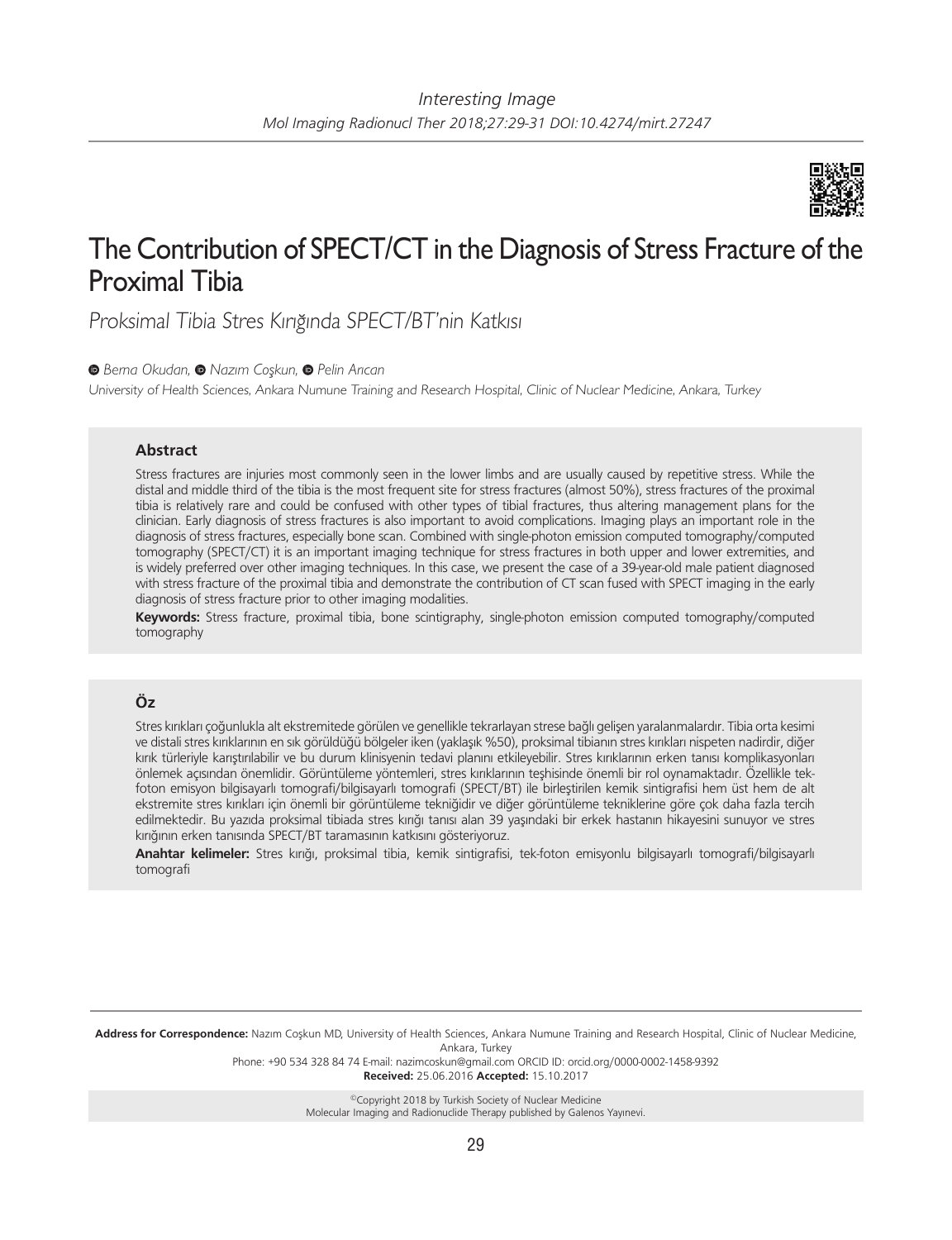

**Figure 1.** Blood pool phase of 3-phase bone scintigraphy (3-PBS) showing hyperemia in the left knee joint. 3-PBS, revealing the pathologic changes in osseous compartments as early as a few days after the onset of complaints, is a widely used method in the diagnosis of stress fractures.



**Figure 3.** Computed tomography (CT) image from single-photon emission CT (SPECT)/CT fusion study showing a linear fracture in the proximal tibia. While distal and middle third of the tibia are the most frequent sites for stress fractures (almost 50%), stress fractures of the proximal tibia is relatively rare and could be confused with other types of tibial fractures (1). SPECT/CT, which combines the high anatomical resolution of CT with the early-diagnosis capability of SPECT, is an increasingly preferred imaging technique in the diagnosis and follow-up of these patients (2).



**Figure 2.** Delayed phase 3-PBS showing increased activity in the left knee joint.



**Figure 4.** Magnetic resonance image confirming the stress fracture line in the proximal tibia.